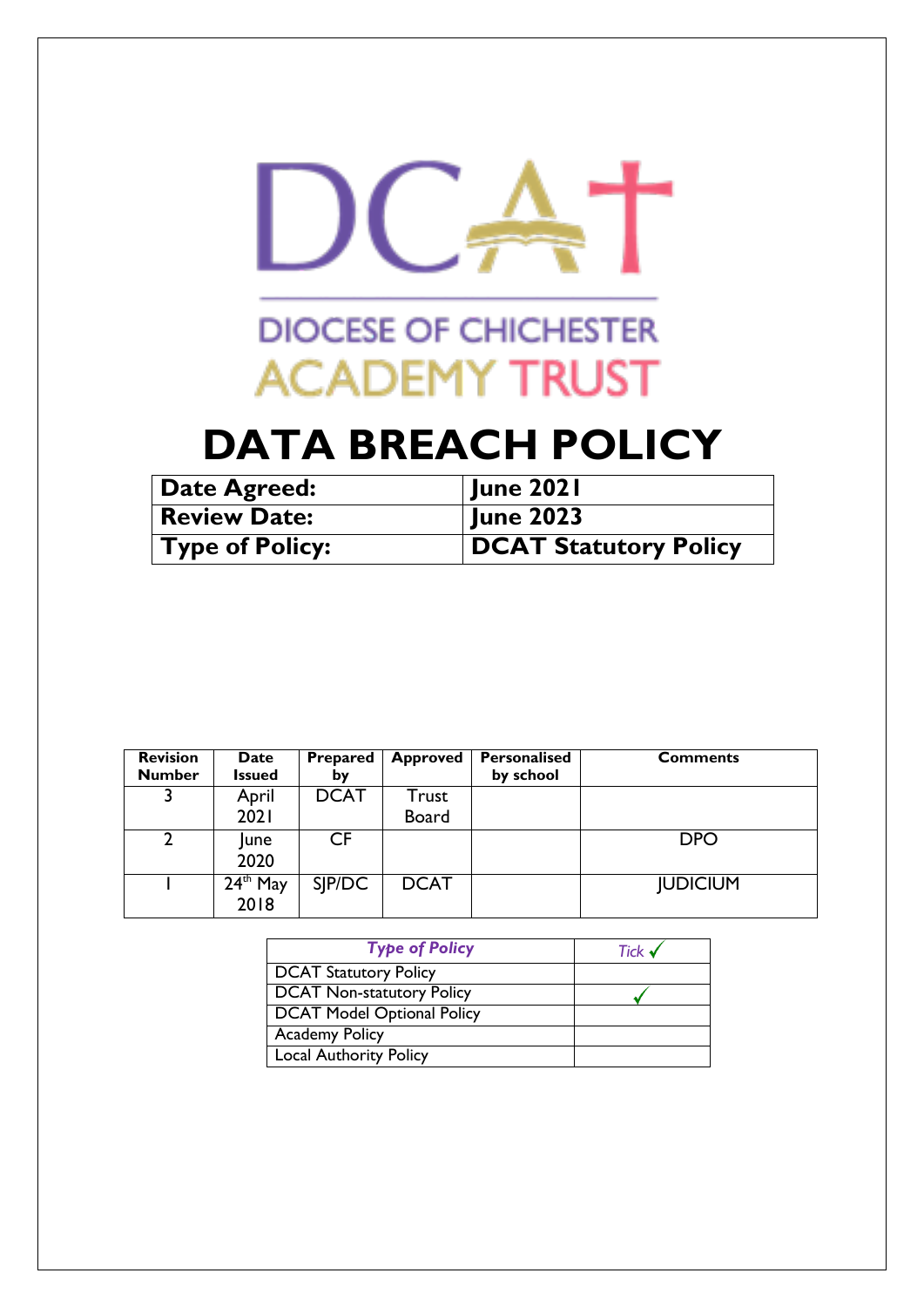# **Contents**

| L.    |                |  |  |  |  |  |  |  |
|-------|----------------|--|--|--|--|--|--|--|
| 2.    |                |  |  |  |  |  |  |  |
|       | 2.1            |  |  |  |  |  |  |  |
|       | 2.2            |  |  |  |  |  |  |  |
|       | 2.3            |  |  |  |  |  |  |  |
|       | 2.4            |  |  |  |  |  |  |  |
|       | 2.5            |  |  |  |  |  |  |  |
| 3.    |                |  |  |  |  |  |  |  |
| 4.    |                |  |  |  |  |  |  |  |
| 5.    |                |  |  |  |  |  |  |  |
|       | 3 <sub>1</sub> |  |  |  |  |  |  |  |
|       | 3.2            |  |  |  |  |  |  |  |
|       | 3.3.           |  |  |  |  |  |  |  |
| 6.    |                |  |  |  |  |  |  |  |
| 7.    |                |  |  |  |  |  |  |  |
|       | 7.1            |  |  |  |  |  |  |  |
|       | 7.2            |  |  |  |  |  |  |  |
|       | 7.3            |  |  |  |  |  |  |  |
| 8.    |                |  |  |  |  |  |  |  |
| 9.    |                |  |  |  |  |  |  |  |
| 10.   |                |  |  |  |  |  |  |  |
|       | 10.1           |  |  |  |  |  |  |  |
|       | 10.2           |  |  |  |  |  |  |  |
|       | 10.3           |  |  |  |  |  |  |  |
| $H$ . |                |  |  |  |  |  |  |  |
| 12.   |                |  |  |  |  |  |  |  |
|       |                |  |  |  |  |  |  |  |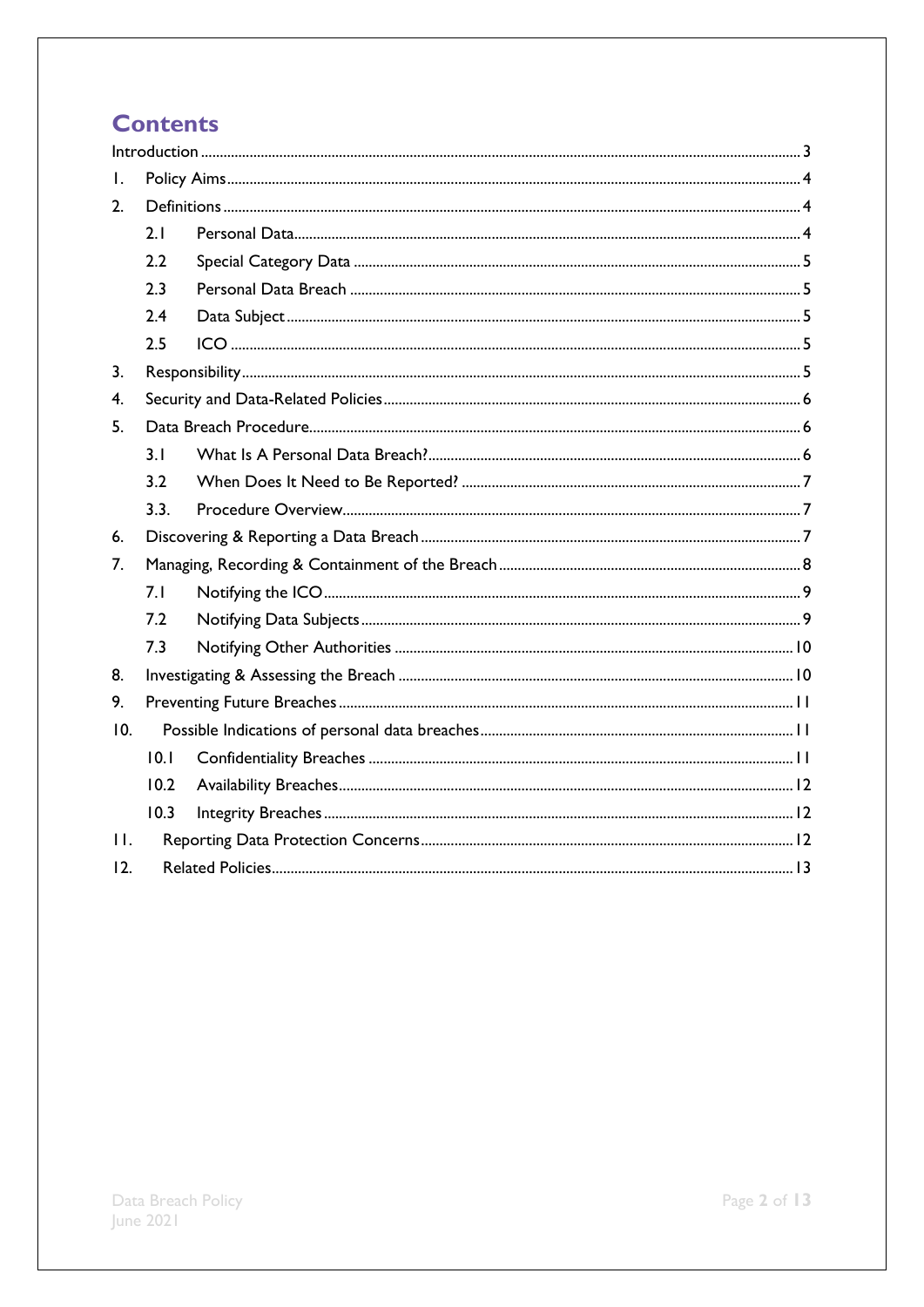## <span id="page-2-0"></span>**Introduction**

Our **vision** for our Trust is we exist to:

#### *Help every child achieve their God-given potential*

Our **aims** are clear. We aim to be a Trust in which:

**D**eveloping the whole child means pupils achieve and maximise their potential

**C**ontinued development of staff is valued and improves education for young people

All schools are improving and perform above national expectations

**T**he distinct Christian identity of each academy develops and is celebrated

Our work as a Trust is underpinned by shared **values**. They are taken from the Church of England's vision for Education and guide the work of Trust Centre team. They are:

#### **Aspiration**

I can do all things through Christ who strengthens me (Philippians 4 vs 13).

#### **Wisdom**

Listen to advice and accept discipline, and at the end you will be counted among the wise (Proverbs 19 vs 20)

#### **Respect**

So in everything do to others what you would have them do to you (Matthew 7 vs 12)

Our vision of helping every child achieve their God-given potential is aligned with the Church of England's vision for education and is underpinned by the Bible verse from John: *I have come that they may have life, and have it to the full*.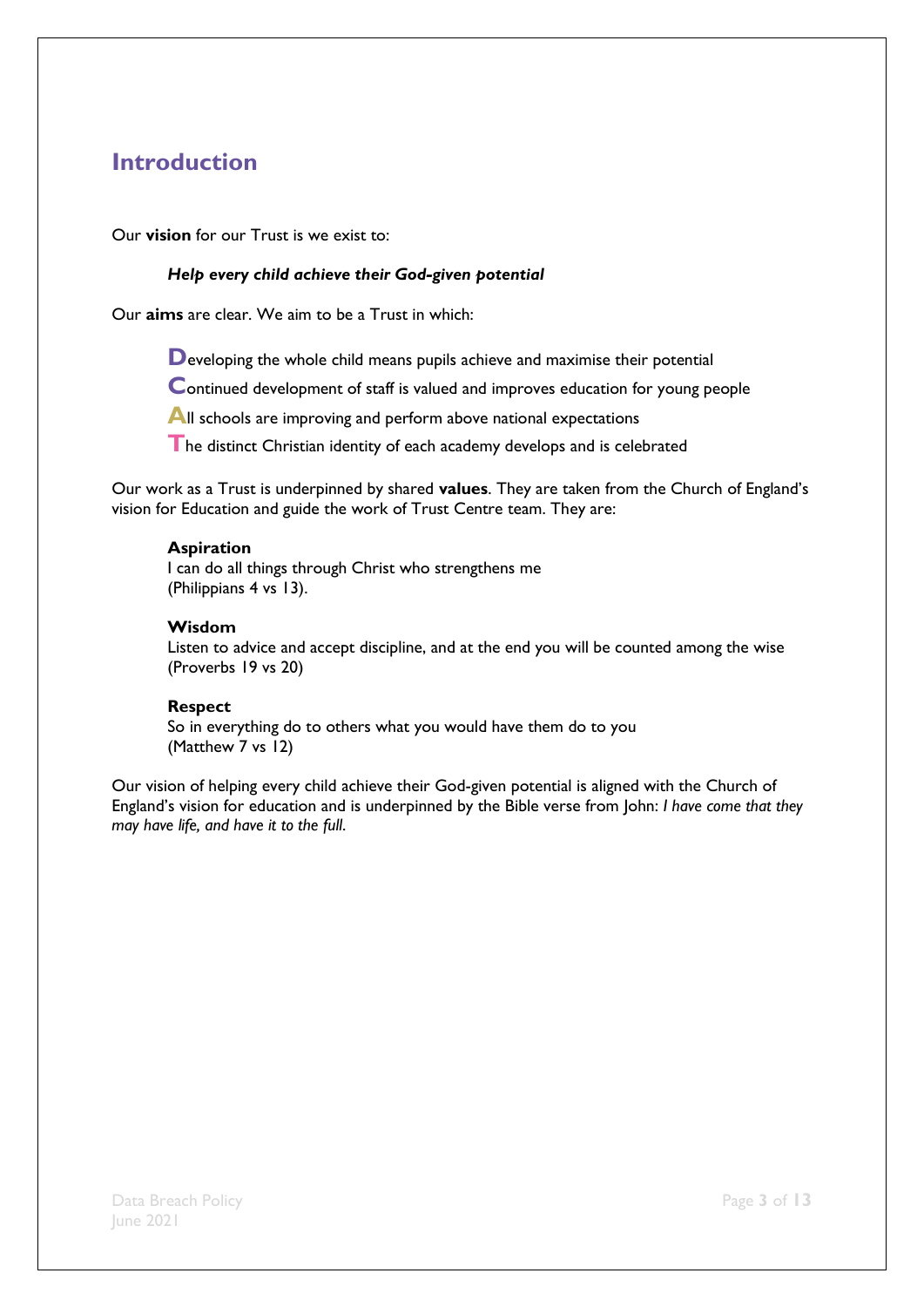## <span id="page-3-0"></span>**1. Policy Aims**

The General Data Protection Regulation (GDPR) aims to protect the rights of individuals about whom data is obtained, stored, processed or supplied and requires that organisations take appropriate security measures against unauthorised access, alteration, disclosure or destruction of personal data. Personal data is defined as any information relating to an identified or identifiable natural person. The person is known as the 'data subject'.

The sixth principle of data protection states that personal data shall be 'processed in a manner that ensures appropriate security of the personal data, including protection against unauthorised or unlawful processing and against accidental loss, destruction or damage, using appropriate technical or organisational measures'.

Notwithstanding the measures that Data Controllers put in place, it is inevitable that sometimes a failure will occur with respect to this principle, creating a personal data breach. Three types of breaches are recognised:

- Confidentiality unauthorised access or use of personal data
- Availability Personal data that should be available is not accessible
- Integrity Inaccurate personal data has been recorded

The GDPR places obligations on staff to report actual or suspected data breaches and our procedure for dealing with breaches is set out below. All members of staff are required to familiarise themselves with its content and comply with the provisions contained in it. Training will be provided to all staff to enable them to carry out their obligations within this policy.

Data Processors will be provided with a copy of this policy and will be required to notify the Trust of any data breach without undue delay after becoming aware of the data breach. Failure to do so may result in a breach to the terms of the processing agreement.

Breach of this policy will be treated as a disciplinary offence which may result in disciplinary action under the Trust's Disciplinary Policy and Procedure up to and including summary dismissal depending on the seriousness of the breach.

This policy does not form part of any individual's terms and conditions of employment with the Trust and is not intended to have contractual effect. Changes to data protection legislation will be monitored and further amendments may be required to this policy in order to remain compliant with legal obligations.

In the event of a data breach, there are a set of key actions which must be undertaken.

The Trust is the registered Data Controller, however, most information will be stored at School level and therefore the terms "Trust" and "School" should be interchangeable throughout this policy.

### <span id="page-3-1"></span>**2. Definitions**

### <span id="page-3-2"></span>**2.1 Personal Data**

Personal data is any information relating to an individual where the individual can be identified (directly or indirectly) from that data alone or in combination with other identifiers we possess or can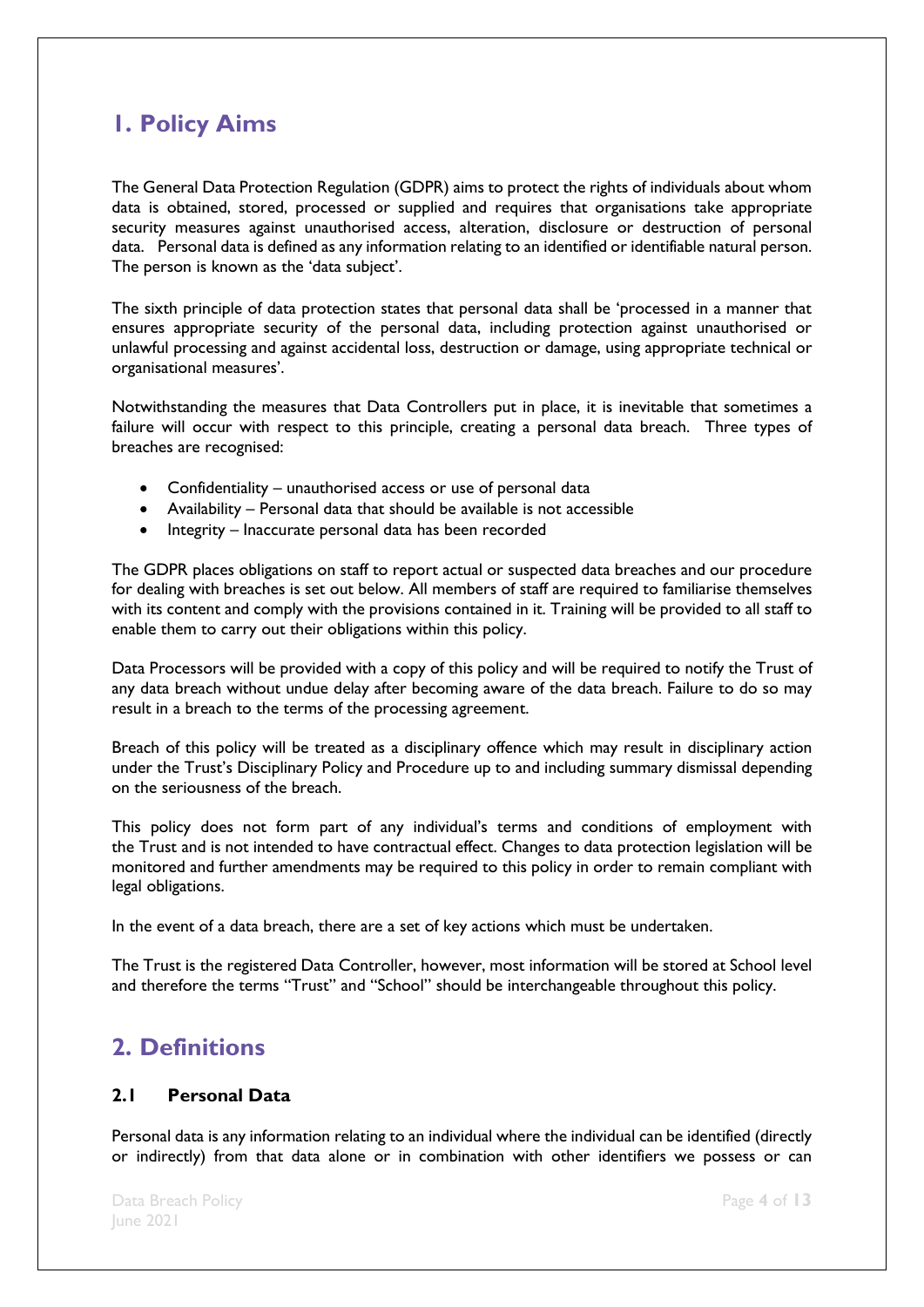reasonably access. This includes special category data and pseudonymised personal data but excludes anonymous data or data that has had the identity of an individual permanently removed.

Personal data can be factual (for examples a name, email address, location or date of birth) or an opinion about that person's actions or behaviour.

Personal data will be stored either electronically or as part of a structured manual filing system in such a way that it can be retrieved automatically by reference to the individual or criteria relating to that individual.

### <span id="page-4-0"></span>**2.2 Special Category Data**

Previously termed "Sensitive Personal Data", Special Category Data is similar by definition and refers to data concerning an individual's racial or ethnic origin, political or religious beliefs, trade union membership, physical and mental health, sexuality, biometric or genetic data and personal data relating to criminal offences and convictions.

#### <span id="page-4-1"></span>**2.3 Personal Data Breach**

A personal data breach is a breach of security leading to the accidental or unlawful destruction, loss, alteration, unauthorised disclosure of, or access to, personal data or special category data transmitted, stored or otherwise processed.

### <span id="page-4-2"></span>**2.4 Data Subject**

Person to whom the personal data relates.

### <span id="page-4-3"></span>**2.5 ICO**

ICO is the Information Commissioner's Office, the UK's independent regulator for data protection and information.

### <span id="page-4-4"></span>**3. Responsibility**

The DPO has overall responsibility for breach notification within the Trust. They are responsible for ensuring breach notification processes are adhered to by all staff and are the designated point of contact for personal data breaches.

In the absence of the DPO, please do contact the Head of Operations & Governance.

The Data Protection Officer (DPO) is responsible for overseeing this policy and developing datarelated policies and guidelines. The DPO will:

- Provide guidance and support to the School/Trust in dealing with a personal data breach
- Provide a route of communication to the Information Commissioners Office (ICO) in the event of notification being required and any follow up action

Please contact the DPO with any questions about the operation of this policy or the GDPR Lead at your School if you have any concerns that this policy is not being or has not been followed.

Data Breach Policy Page **5** of **13** June 2021 The School will: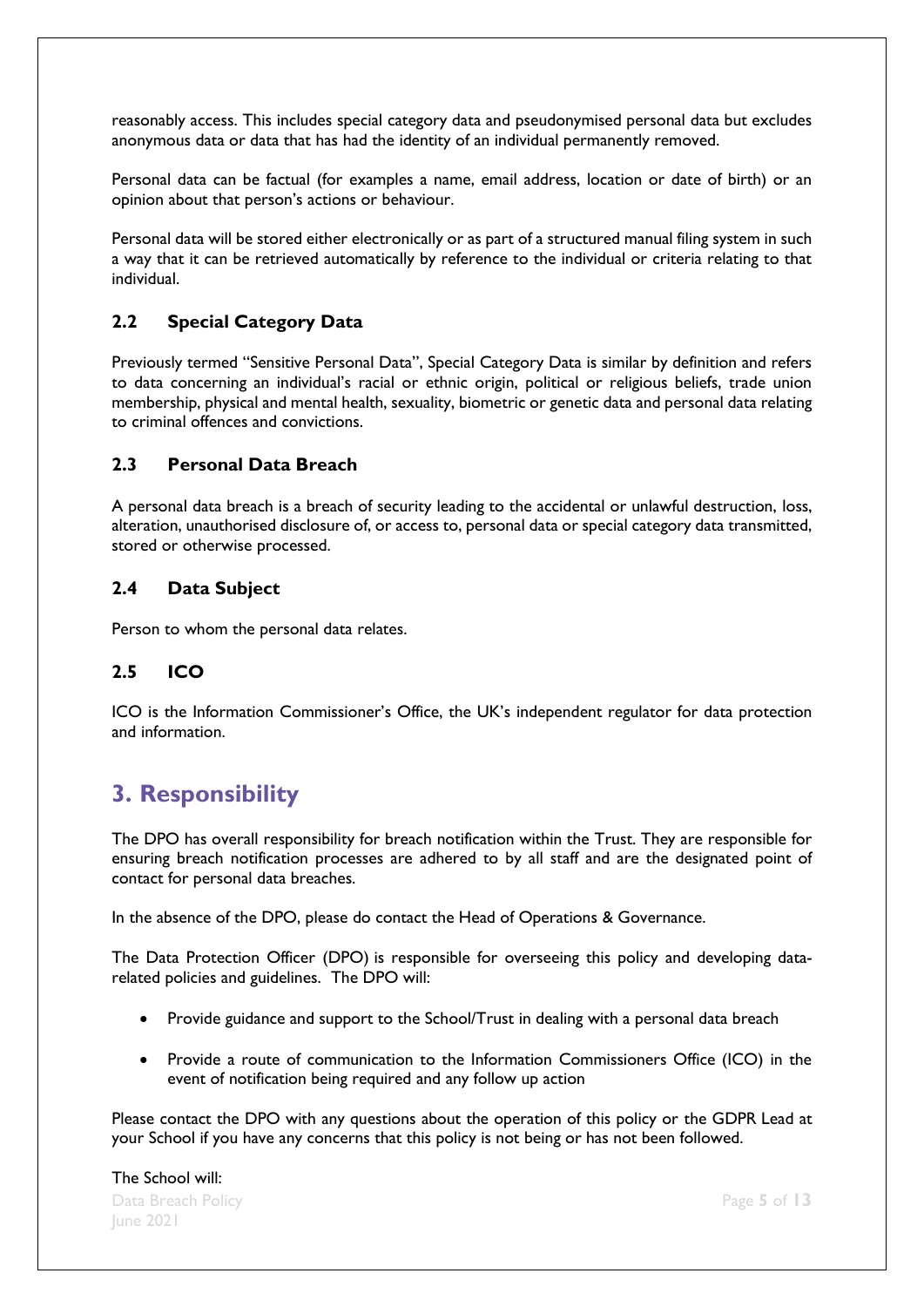- Nominate a staff member responsible for GDPR within the School who will be the School GDPR Lead
- Follow the clear procedure for dealing with personal data breaches.
- Follow any additional guidance from the Information Commissioners Office (ICO) produced subsequently to this policy
- Inform the Trust DPO of all personal data breaches
- Record the details of personal data breaches and make those records available to the Trust DPO
- Ensure that personal data breaches are dealt with in line with the statutory time limits and notify the DPO as soon as possible if these limits can't be met
- Take advice from the DPO with regards to the management of personal data breaches

The DPO's contact details are set out below: -

Data Protection Officer: Claire Friend Address: DCAT, St Catherine's College, Priory Road, Eastboune BN23 7BL Email: [dpo@dcat.academy](mailto:dpo@dcat.academy) Telephone: 01273 056292

### <span id="page-5-0"></span>**4. Security and Data-Related Policies**

Staff should refer to the following policies that are related to this data protection policy: -

Security Policy which sets out the Trust's guidelines and processes on keeping personal data secure against loss and misuse.

Data Protection Policy which sets out the Trust's obligations under GDPR about how they process personal data.

These policies are also designed to protect personal data and can be found [here](https://dcatacademy.sharepoint.com/:f:/g/Em3f_Wyn7rRGodmL-6TymqUB__1IZwgsnMZkpzaXsYZc7Q?e=kW3YjL)

### <span id="page-5-1"></span>**5. Data Breach Procedure**

### <span id="page-5-2"></span>**3.1 What Is a Personal Data Breach?**

A personal data breach is a breach of security leading to the accidental or unlawful destruction, loss, alteration, unauthorised disclosure of, or access to, personal data or special category data transmitted, stored or otherwise processed.

Examples of a data breach could include the following (but are not exhaustive): -

- Loss or theft of data or equipment on which data is stored, for example loss of a laptop or a paper file (this includes accidental loss);
- Inappropriate access controls allowing unauthorised use;
- Equipment failure;
- Human error (for example sending an email or SMS to the wrong recipient);
- Unforeseen circumstances such as a fire or flood;
- Hacking, phishing and other "blagging" attacks where information is obtained by deceiving whoever holds it.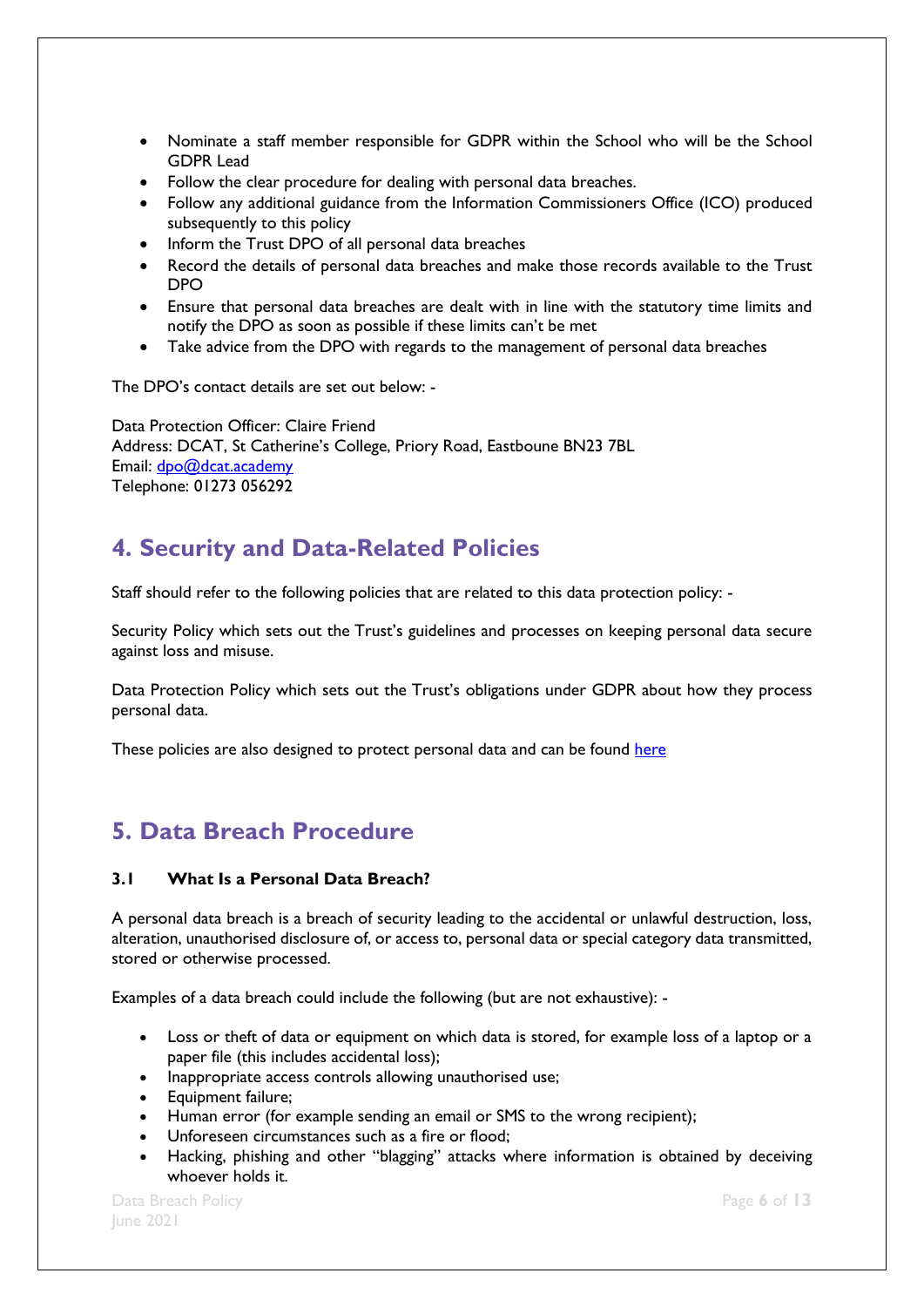### <span id="page-6-0"></span>**3.2 When Does It Need to Be Reported?**

The School/Trust must notify the ICO of a data breach where it is likely to result in a risk to the rights and freedoms of individuals. This means that the breach needs to be more than just losing personal data and if unaddressed the breach is likely to have a significant detrimental effect on individuals.

Examples of where the breach may have a significant effect includes: -

- potential or actual discrimination;
- potential or actual financial loss;
- potential or actual loss of confidentiality;
- risk to physical safety or reputation;
- exposure to identity theft (for example through the release of non-public identifiers such as passport details);
- the exposure of the private aspect of a person's life becoming known by others.

If the breach is likely to result in a high risk to the rights and freedoms of individuals, then the individuals must also be notified directly.

#### <span id="page-6-1"></span>**3.3. Procedure Overview**

The procedure for managing personal data breaches needs to be implemented in detail by the GDPR Lead within the School and in liaison with the Trust DPO.

- Discovery & reporting of a personal data breach
- Investigate the nature of the breach
- Action to contain the breach
- Assess the level of notification required
- Notify appropriate parties
- $\bullet$  Identify actions to minimise the recurrence of the breach

# <span id="page-6-2"></span>**6. Discovering & Reporting a Data Breach**

This section covers both the initial recognition that a breach has occurred and the notification to the GDPR Lead within the School and the Trust DPO to enable action to be taken.

Any member of staff at the Trust/School may identify that a breach has potentially occurred. They may also receive a report from a student or any other stakeholder that a potential breach has occurred.

Reporting a breach makes a positive contribution to the Trust/School managing its data protection responsibilities.

Although not all personal data breaches are reported to the Information Commissioners Office (ICO), each incident should be treated as though it might be until the evidence shows otherwise.

In the case of a personal breach that must be reported to the ICO, there is a 72-hour window. It should be noted that at the point any member of staff becomes aware of a potential breach that this is the start of the 72-hour window, not when the DPO is informed.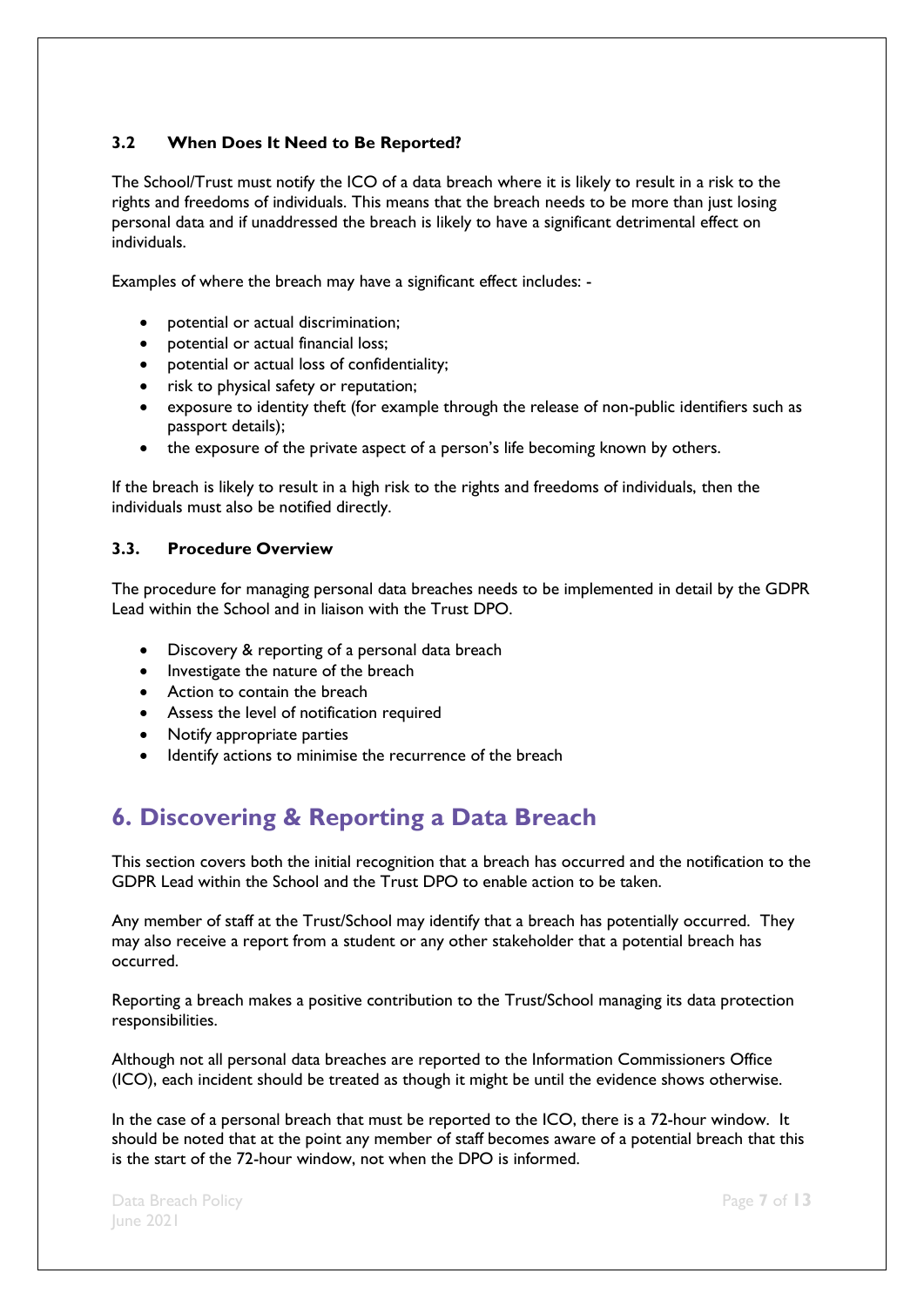Members of staff are not expected to independently investigate potential breaches before bringing them to the attention of the DPO as this will reduce the time available for the GDPR Lead within the School and the DPO to manage the issue.

If you know or suspect a personal data breach has occurred or may occur which meets the criteria above, you should: -

- Complete a [data breach reporting form](https://forms.office.com/Pages/ResponsePage.aspx?id=kn1RkxfBX0W6z2BEZFHCnWwHQj61U6VHjrtEgWrK-ldUN0hZV0I2RTFQQUVaUjRUQ1A2UERWR1lWNS4u)
- Email the completed form to  $\frac{dpo@dcat.academy}{dce@dcat.academy}$

The Trust has provided the DPO email address for communications about data protection issues. Each School must have a GDPR lead and we need to ensure that there are communication routes (telephone and email) for contact outside of normal working hours or outside of term times.

Where appropriate, you should liaise with your line manager about completion of the data breach report form. Breach reporting is encouraged throughout the School/Trust and staff are expected to seek advice if they are unsure as to whether the breach should be reported and/or could result in a risk to the rights and freedom of individuals. They can seek advice from their line manager, or the DPO.

Once reported, you should not take any further action in relation to the breach. In particular, you must not notify any affected individuals or regulators or investigate further. The DPO will acknowledge receipt of the data breach report form and take appropriate steps to deal with the report.

## <span id="page-7-0"></span>**7. Managing, Recording & Containment of the Breach**

From the initial report, it is essential to establish a chronology for the breach. This will later include information about actions taken and impact assessments. At this first stage the person reporting the breach needs to provide:

- The time and date that the suspected breach was detected
- A description of the nature of the breach including classification (Confidentiality, Availability, Integrity)
- The data subjects, types of personal data and number of records affected
- How the individual identified the potential breach
- Details of any individuals they have discussed the potential breach with.

If there are emails or other notes, call records or any other materials associated with the discovery of the breach, these should be provided although it is recognised that there may be a delay in assembling all the material.

It should be noted that depending on the exact circumstances, the person who has identified the potential breach may have minimal information.

On being notified of a suspected personal data breach, the Head Teacher or the GDPR lead within the School, will notify the DPO. Collectively they will take immediate steps to establish whether a personal data breach has in fact occurred. If so they will take steps to: -

- Where possible, contain the data breach;
- As far as possible, recover, rectify or delete the data that has been lost, damaged or disclosed;

Data Breach Policy Page **8** of **13** June 2021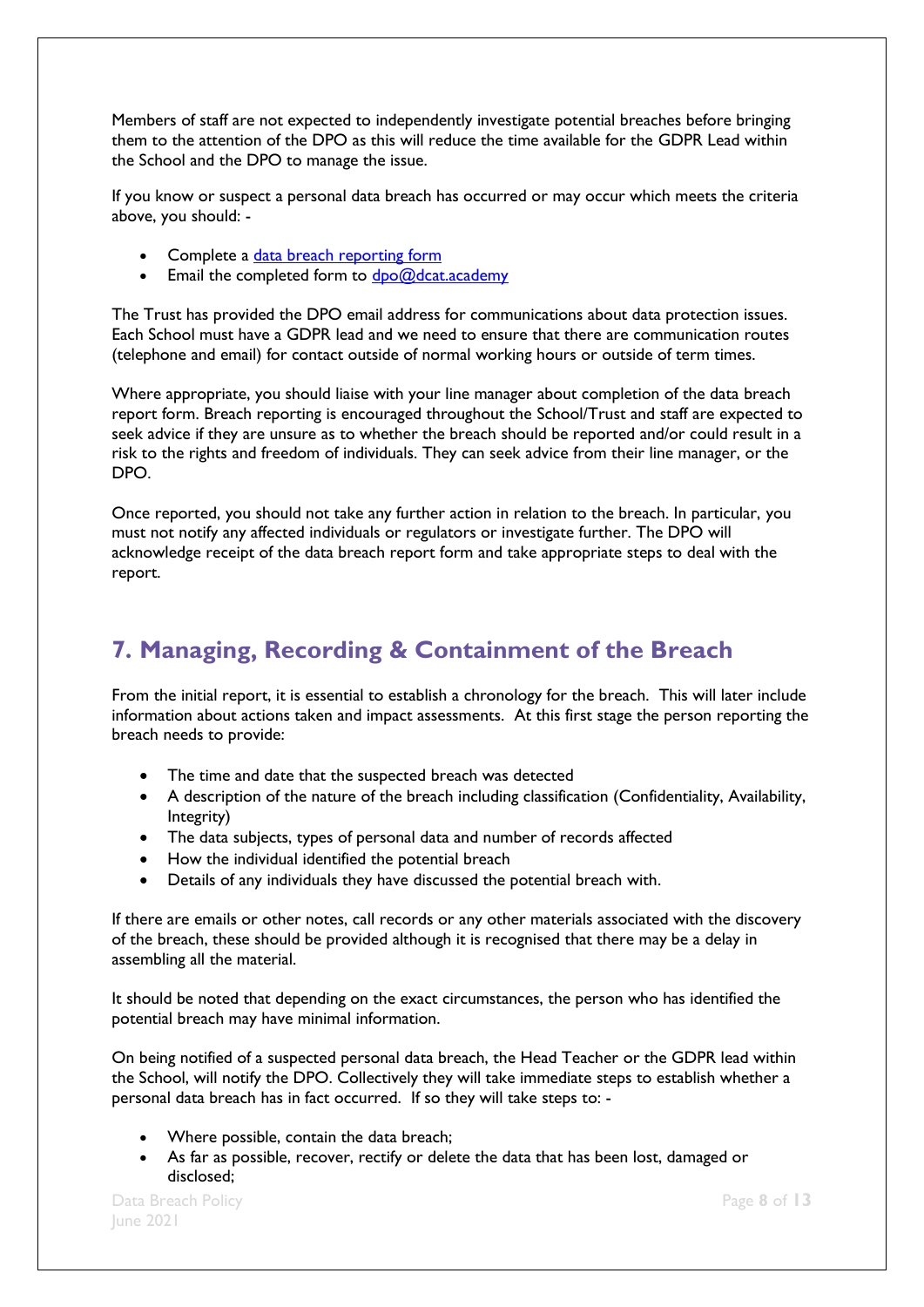- Assess and record the breach in the School's data breach register;
- Notify the ICO:
- Notify data subjects affected by the breach;
- Notify other appropriate parties to the breach;
- Take steps to prevent future breaches.

Containment means taking action that mitigates the potential consequences of the breach. Providing a breach has been reported quickly, significant mitigation may be possible. In some cases, especially with confidentiality breaches, the time gap between the initial breach and its discovery leaves little room for containment.

Before undertaking any action, an assessment must be made to ensure that it doesn't compound the breach – for example by disclosing personal data to unauthorised recipients.

If, at this point, criminal activity is suspected (even tangentially, such as the theft of a car containing personal data), the police should be informed, and the crime number should be recorded. If there is strong evidence that a member of the School/Trust community has deliberately breached information, then appropriate disciplinary action needs to be initiated.

Even if the actual breach event happened some time before discovery, the questions about whether actions can be taken to mitigate the further spread of breached information should be considered. It can of course be far more difficult to achieve in these circumstances.

Whatever decisions and actions are taken, should be recorded in the breach log chronology.

#### <span id="page-8-0"></span>**7.1 Notifying the ICO**

The DPO will notify the ICO when a personal data breach has occurred which is likely to result in a risk to the rights and freedoms of individuals.

This will be done without undue delay and, where possible, within 72 hours of becoming aware of the breach. If the Trust/School are unsure of whether to report a breach, the assumption will be to report it.

Where the notification is not made within 72 hours of becoming aware of the breach, written reasons will be recorded as to why there was a delay in referring the matter to the ICO.

#### <span id="page-8-1"></span>**7.2 Notifying Data Subjects**

Where the data breach is likely to result in a high risk to the rights and freedoms of data subjects, the Head Teacher or Business Manager will notify the affected individuals without undue delay including the name and contact details of the DPO and ICO, the likely consequences of the data breach and the measures the School/Trust have (or intended) to take to address the breach.

When determining whether it is necessary to notify individuals directly of the breach, the Head Teacher or the Business Manager will co-operate with and seek guidance from the DPO, the ICO and any other relevant authorities (such as the police).

If it would involve disproportionate effort to notify the data subjects directly (for example, by not having contact details of the affected individual) then the School/Trust will consider alternative means to make those affected aware (for example by making a statement on the School/Trust website).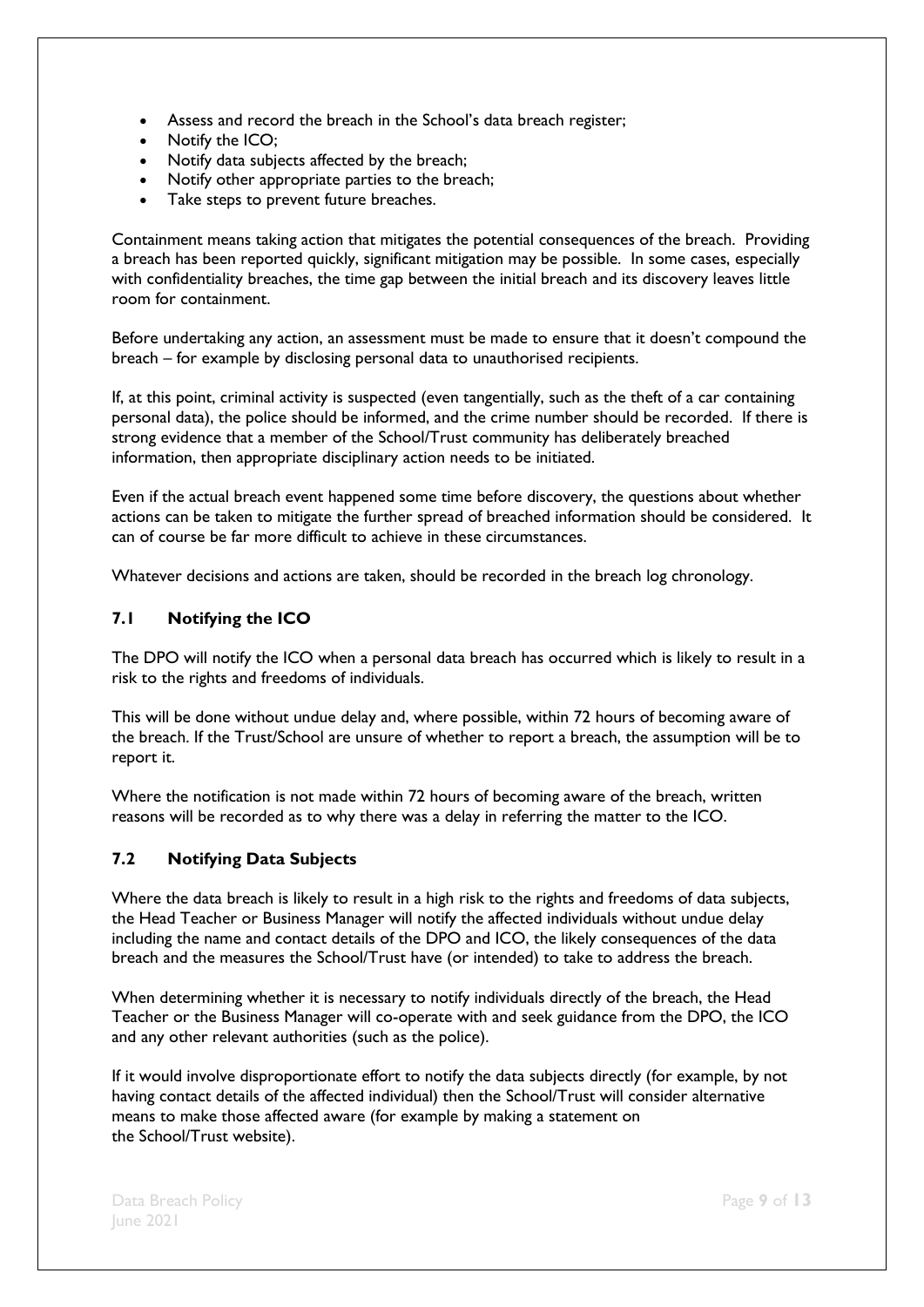### <span id="page-9-0"></span>**7.3 Notifying Other Authorities**

The School/Trust will need to consider whether other parties need to be notified of the breach. For example: -

- Insurers:
- Parents:
- Third parties (for example when they are also affected by the breach);
- Local authority:
- The police (for example if the breach involved theft of equipment or data).

This list is non-exhaustive.

## <span id="page-9-1"></span>**8. Investigating & Assessing the Breach**

The core focus at this stage is to have enough information to determine if notification to the ICO will be required. The report from the individual who discovers the breach may not have sufficient detail to make the decision. To make this decision the essential information is:

This is a decision that must involve the Trust DPO.

Once initial reporting procedures have been carried out, the School/Trust will carry out all necessary investigations into the breach.

The School/Trust will identify how the breach occurred and take immediate steps to stop or minimise further loss, destruction or unauthorised disclosure of personal data. We will identify ways to recover correct or delete data (for example notifying our insurers or the police if the breach involves stolen hardware or data).

Having dealt with containing the breach, the School/Trust will consider the risks associated with the breach. These factors will help determine whether further steps need to be taken (for example notifying the ICO and/or data subjects as set out above). These factors include: -

- What type of data is involved and how sensitive it is:
- The volume of data affected:
- Who is affected by the breach (i.e. the categories and number of people involved);
- The likely consequences of the breach on affected data subjects following containment and whether further issues are likely to materialise;
- Are there any protections in place to secure the data (for example, encryption, password protection, pseudonymisation);
- What has happened to the data;
- What could the data tell a third party about the data subject;
- What are the likely consequences of the personal data breach on the School/Trust; and
- Any other wider consequences which may be applicable.

Highly confidential information about a small number of people could have very significant impact on them or other people, while relatively benign data about many people may have little risk to their rights and freedoms.

Each case must be decided upon it's specific circumstances. The GDPR lead at the School must be aware that the Trust DPO, in fulfilling their role, may decide that the ICO must be alerted even though the GDPR Lead has decided not to report an incident. The rational for the decision about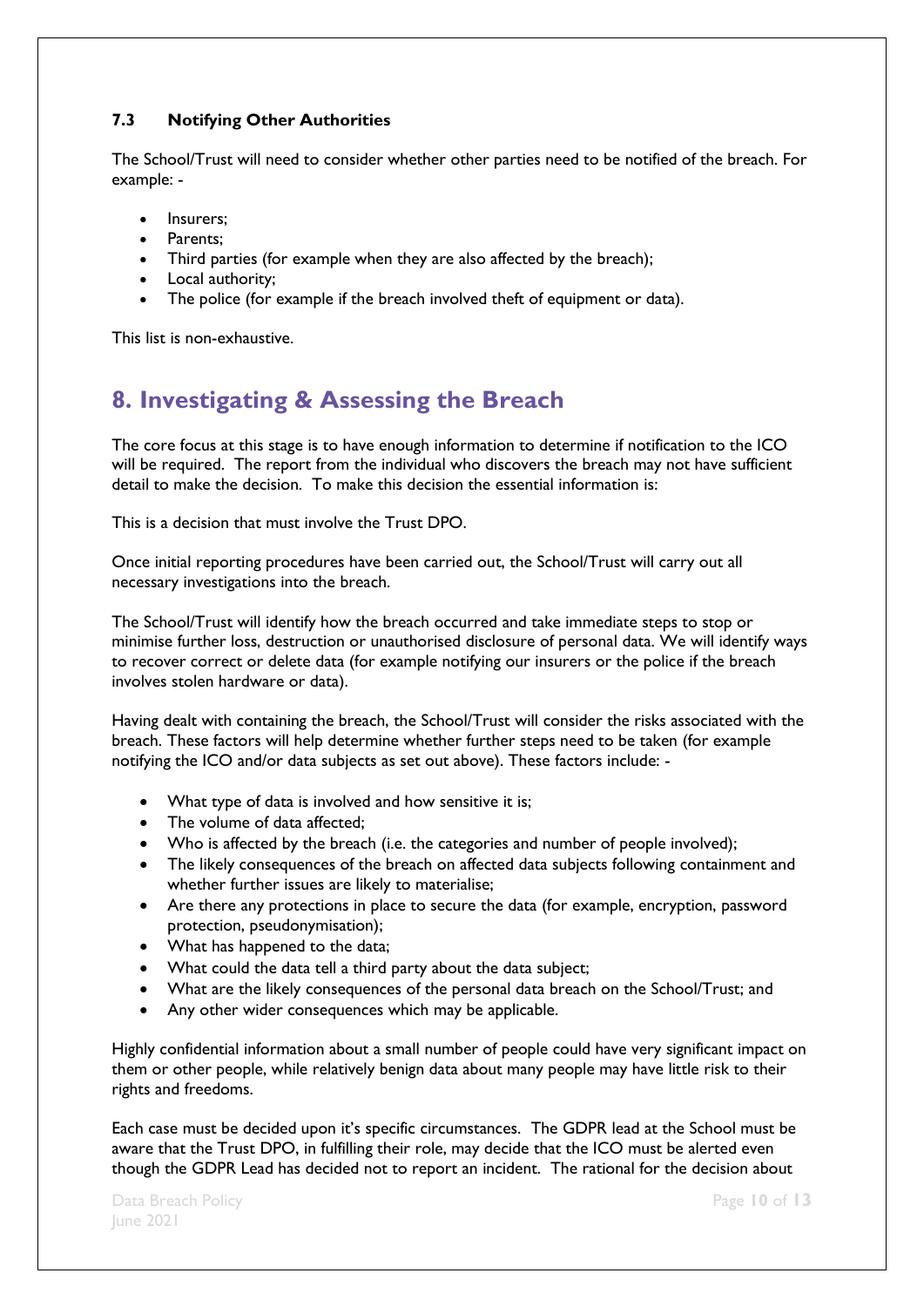reporting should be recorded and kept with other details of the breach. If a judgement is made that the ICO must be notified, then it is likely that further investigation will be required before the report can be completed. This means that the decision about notification really needs to come before the 72-hour window closes.

## <span id="page-10-0"></span>**9. Preventing Future Breaches**

Once the data breach has been dealt with, the School/Trust will consider its security processes with the aim of preventing further breaches. In order to do this, we will: -

- Establish what security measures were in place when the breach occurred;
- Assess whether technical or organisational measures can be implemented to prevent the breach happening again;
- Consider whether there is adequate staff awareness of security issues and look to fill any gaps through training or tailored advice;
- Consider whether it's necessary to conduct a privacy or data protection impact assessment;
- Consider whether further audits or data protection steps need to be taken;
- To update the data breach register;
- To debrief governors/management following the investigation.

For organisations to be fully GDPR compliant they need to be able to demonstrate that they have engineered data protection by default and by design into their operations. One element of that is to look for continuous improvement in the data protection regime.

Any incident that has been recorded on the breach log should be subject to review. This will be undertaken by the Trust DPO and the Head of Operations & Governance along with the GDPR Lead at the School and the Head Teacher.

It may be that the review of an individual case identifies weaknesses in the data protection regime and consideration needs to be given as to how these weaknesses can be addressed. It may be that during the process of review, a pattern of incidents is identified. These patterns may reveal something systematic in the organisation that needs to be addressed.

The DPO can consider whether a Data Protection Impact Assessment (DPIA) would be useful to identify specific weaknesses in the processing of personal data in the area of the breach.

### <span id="page-10-1"></span>**10. Possible Indications of personal data breaches**

The items described in this section form a very small subset of the signs that a breach has occurred. It is essential to remember that there is no requirement to know that the rights and freedoms of individuals have been infringed to recognise that a breach has occurred. It is enough that the infringement could happen. Consider the three types of personal data breaches – confidentiality, availability and integrity.

#### <span id="page-10-2"></span>**10.1 Confidentiality Breaches**

Here we are concerned about information falling into the hands of people unauthorised to have it. Obvious cases would be: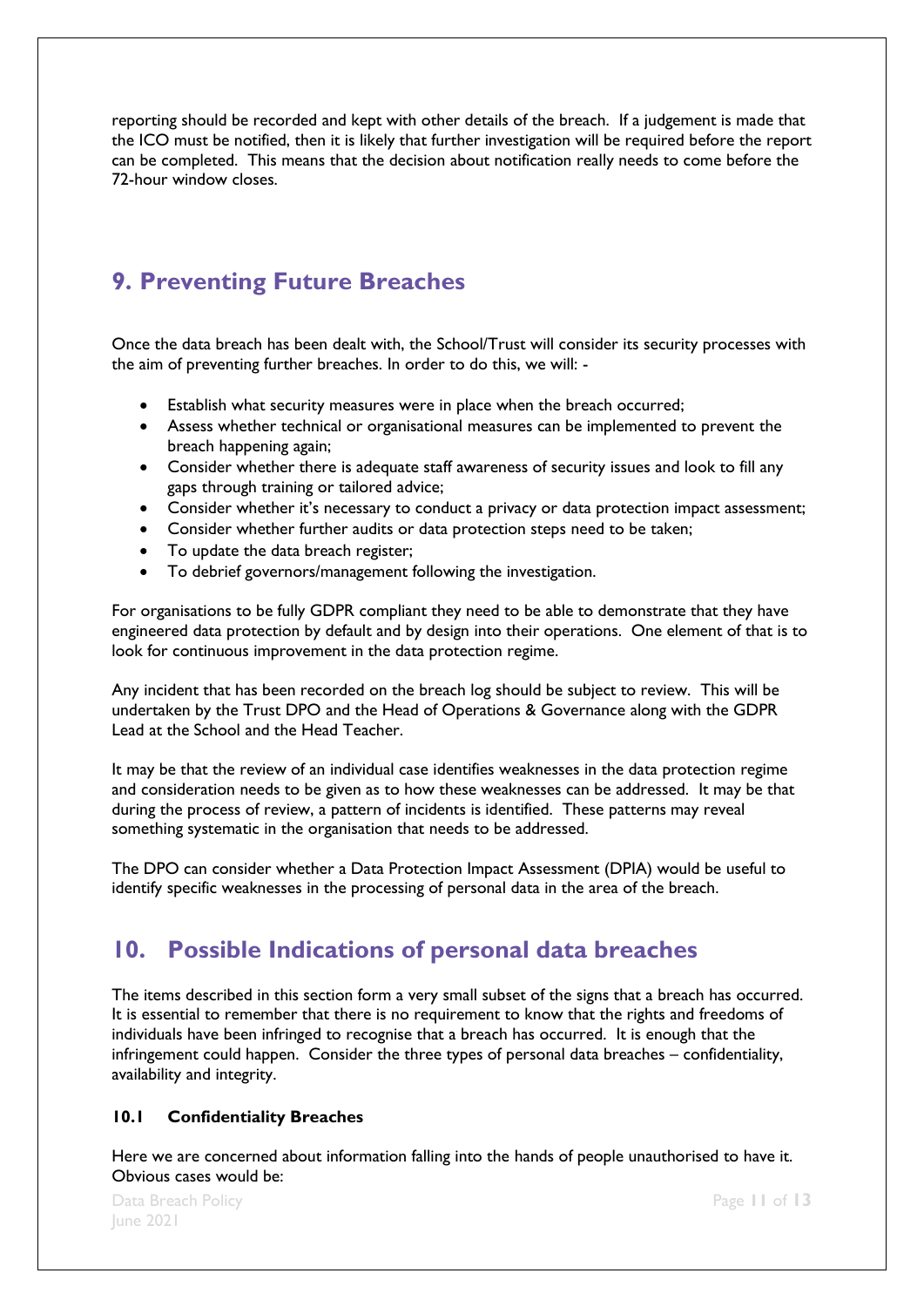- Loss or theft of a computer, tablet or phone containing, or with access to, personal data
- Loss or theft of a personal bag containing paper records of personal data
- An individual having access to, or a copy of, personal data not required for their role
- Sending an email to the wrong location
- Disclosing the identity of recipients of an email when those recipients might otherwise reasonably expect confidentiality
- Passing on information about a data subject from an individual who is entitled to know to one who is not entitled

In some cases, it would be relatively easy to identify that the breach had occurred, but in others the initial indications of the breach maybe quite diffuse.

In extreme cases, the first indication of a breach is the lodging of a complaint to the School/Trust or the appearance of stories in the traditional media or in social media spaces.

#### <span id="page-11-0"></span>**10.2 Availability Breaches**

An availability breach is probably the easiest to spot because information is not available when it's required. Possible causes might be:

- A failure of a system like the Management Information System (MIS) HR Database or Visitor Management
- A file not being returned to its storage location
- A file being shredded before the end of its retention period
- Records being erased before their retention period
- Theft, fire or vandalism

There are thresholds to consider in the case of an availability breach. If a system is down for a short period of time, or missing for a short period, then this would almost certainly not meet the threshold. The question is whether the lack of availability could have an impact on the rights and freedoms of the data subjects that the information related to.

#### <span id="page-11-1"></span>**10.3 Integrity Breaches**

Integrity Breaches occur when personal data is inaccurate. There are two major ways that this occurs.

- Data is captured inaccurately
- The data becomes out of date

The breach only appears at the time the data is being retrieved or used and the potential impact of the breach can be highly variable.

# <span id="page-11-2"></span>**11. Reporting Data Protection Concerns**

Prevention is always better than dealing with data protection as an after-thought. Data security concerns may arise at any time and we would encourage you to report any concerns (even if they don't meet the criteria of a data breach) that you may have to the DPO. This can help capture risks as they emerge, protect the Trust/School from data breaches and keep our processes up to date and effective.